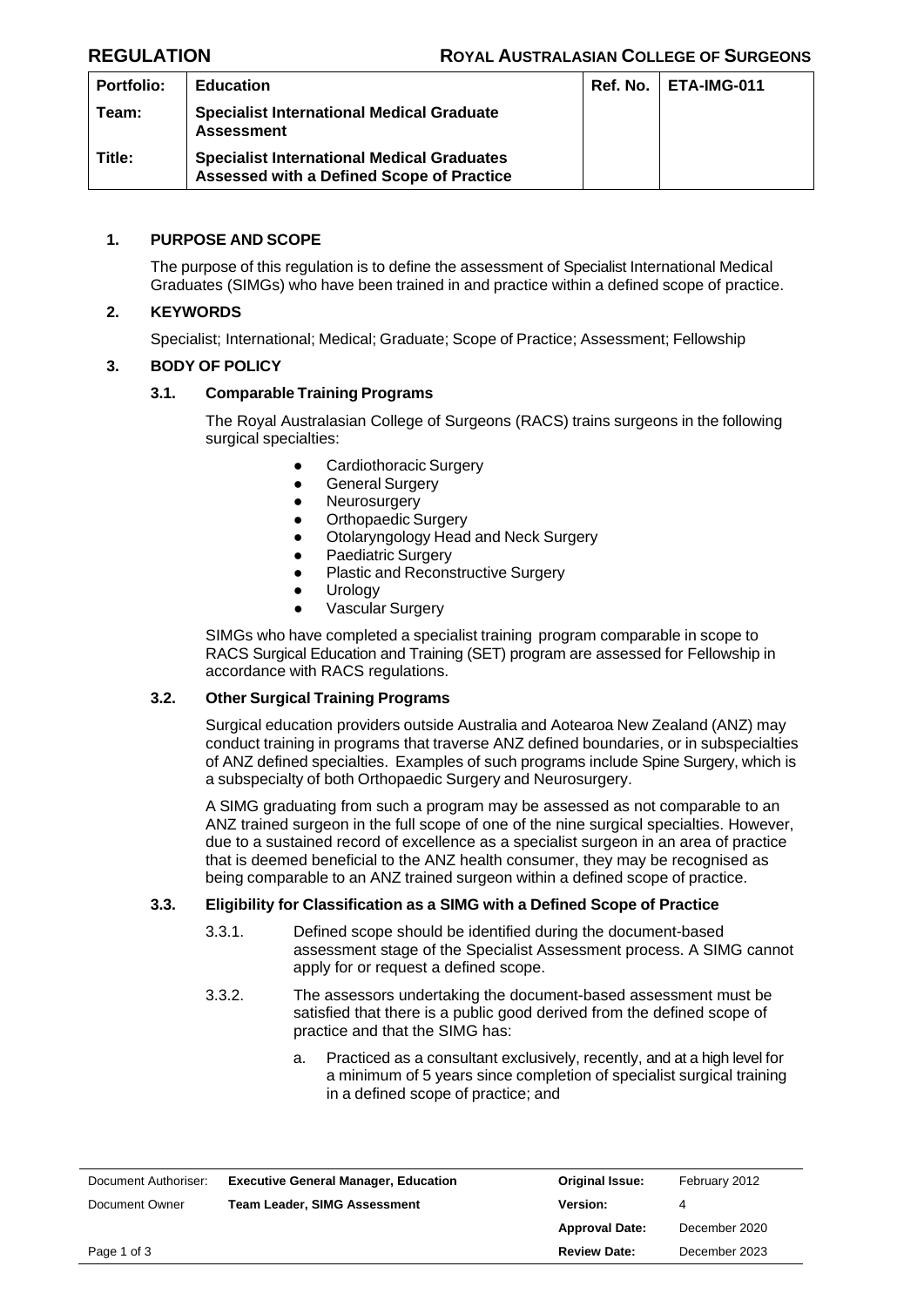| <b>Portfolio:</b> | <b>Education</b>                                                                               | <b>Ref. No.   ETA-IMG-011</b> |
|-------------------|------------------------------------------------------------------------------------------------|-------------------------------|
| Team:             | <b>Specialist International Medical Graduate</b><br><b>Assessment</b>                          |                               |
| Title:            | <b>Specialist International Medical Graduates</b><br>Assessed with a Defined Scope of Practice |                               |

- b. Completed a specialist training program which is comparable to the components of RACS SET program specific to the defined scope of practice that includes comparable competencies, skills and attributes; and
- c. Successfully completed an exit examination for the training program that is comparable to RACS Fellowship Examination (but for the defined scope of practice) and/or the depth and scope of surgical practice in the defined scope of practice is of a sufficiently high standard as to waive the need to sit an exit examination.
- 3.3.3. Where in the opinion of the Clinical Director, SIMG Assessment & Support, the defined scope of practice may be relevant to more than one of the nine surgical specialties the application may be referred to other Specialty Training Boards as appropriate.

### **3.4. SIMG Assessment Panel Composition and Recommendation**

- 3.4.1. Where a SIMG is identified for consideration for a pathway to Fellowship of RACS with a defined scope of practice, the Interview Panel must include at least one Fellow selected by the relevant Specialty Training Board who is practicing within the identified defined scope of practice.
- 3.4.2. The Interview Panel may recommend that the SIMG is substantially comparable within a defined scope of practice.
- 3.4.3. A SIMG cannot be assessed as partially comparable within a defined scope of practice.
- 3.4.4. Where the assessors have not identified a defined scope during the document-based stage, but it is evident at interview that this may be an option, the Interview Panel can recommend that the application is reassessed but cannot make a recommendation for a defined scope pathway to Fellowship of RACS. There will be no additional fee for any subsequent assessment interview.

### **3.5. Confirmation of Assessment**

Where a SIMG is assessed as substantially comparable within a defined scope of practice they will be required to:

- 3.5.1. Undertake a period of clinical assessment of up to 12 months within the defined scope of practice. Clinical assessment will commence under MBA Level 3 supervision, progressing to MBA Level 4 supervision based on satisfactory performance; and
- 3.5.2. Successfully complete any additional skills courses and activities nominated by the Interview Panel.

# **4. ASSOCIATED DOCUMENTS**

### **4.1.1 Regulations**

Specialist Assessment of Specialist International Medical Graduates in Australia Aotearoa New Zealand Vocationally Registered Doctors Applying for Fellowship

| Document Authoriser: | <b>Executive General Manager, Education</b> | <b>Original Issue:</b> | February 2012 |
|----------------------|---------------------------------------------|------------------------|---------------|
| Document Owner       | <b>Team Leader, SIMG Assessment</b>         | <b>Version:</b>        | 4             |
|                      |                                             | <b>Approval Date:</b>  | December 2020 |
| Page 2 of 3          |                                             | <b>Review Date:</b>    | December 2023 |